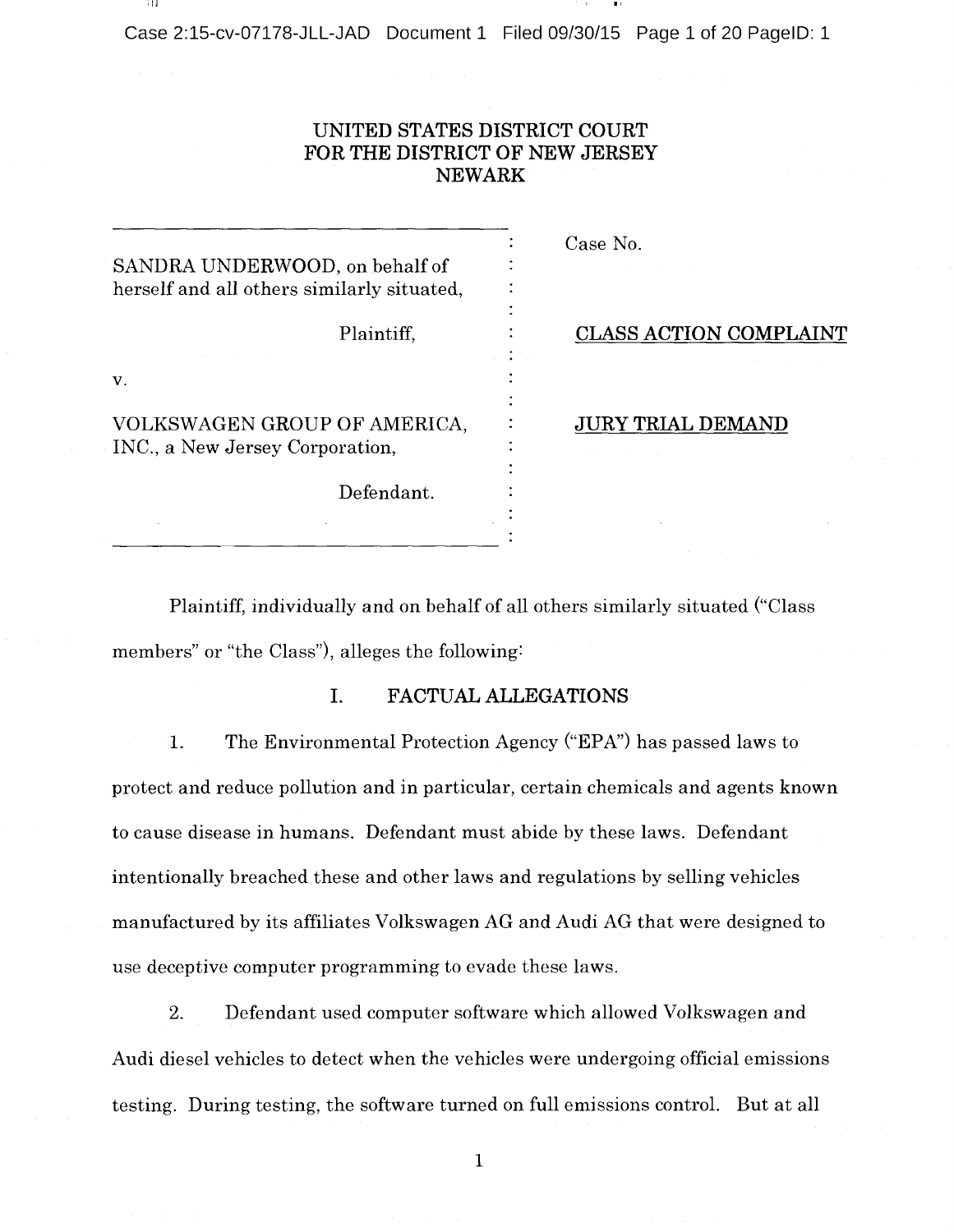other times when the vehicle is running, the emissions controls are suppressed. This software, or defeat device, results in cars that meet emissions standards in the laboratory or state testing station, but during normal operation emit nitrogen oxides (NOx) at up to 40 times the standard allowed under United States ("U.S.") laws and regulations.

3. NOx pollution contributes to nitrogen dioxide, ground-level ozone, and fine particulate matter and has been linked to various diseases in humans.

4. Defendant violated the Clean Air Act, defrauded its customers, and engaged in unfair competition under state and federal law by selling cars with software designed to evade emission standards.

5. According to the EPA, Volkswagen installed its defeat device in at least the following diesel models of its vehicles (the "Affected Vehicles"): MY 2009- 2015 VW Jetta; MY 2009-2015 VW Beetle; MY 2009-2015 VW Golf; MY 2014-2015 VW Passat; MY 2009-2015 Audi A3; and MY 2009-2015 Audi A8. Discovery may reveal that additional vehicle models and model years are properly included as Affected Vehicles.

6. Defendant charged thousands of dollars extra for each defective vehicle marketed as CleanDiesel. Due to Defendant's fraud, Plaintiff and Class members paid premiums for their defective vehicles, and they unjustly paid substantial sums of money for defective CleanDiesel vehicles.

7. The EPA has ordered Defendant to recall the Affected Vehicles and repair them so that they comply with EPA emissions requirements at all times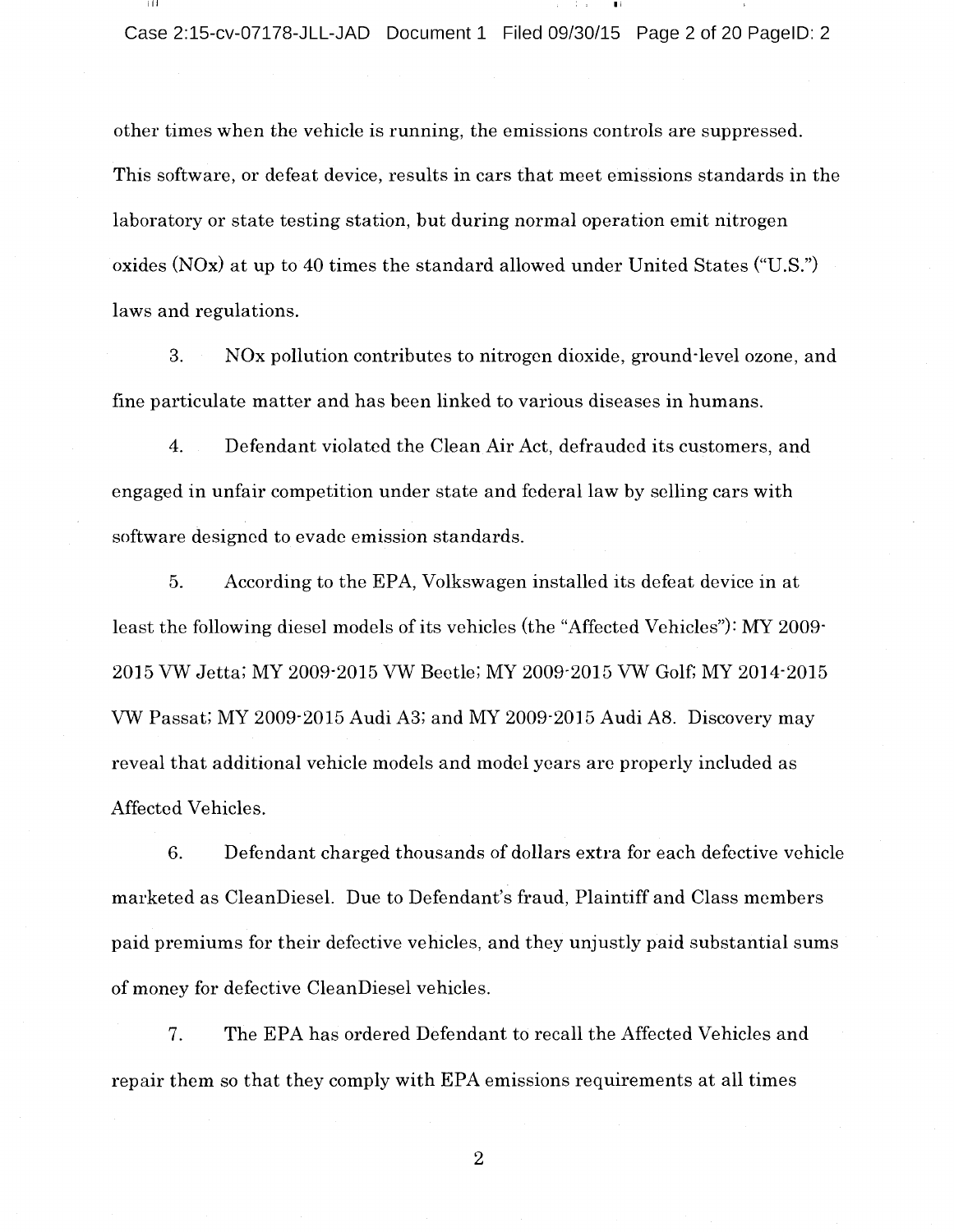during normal operation. However, the Affected Vehicles cannot be fixed without changing the vehicles' performance. Thus, Plaintiff and Class members will suffer actual harm and damages because their vehicles will no longer perform as they did when purchased and as advertised. This will necessarily result in <sup>a</sup> diminution in value of every Affected Vehicle and it will cause owners of Affected Vehicles to pay more for fuel while using their Affected Vehicles.

8. Had Plaintiff and Class members known of the defeat device at the time they purchased or leased their Affected Vehicles, they would not have purchased or leased those vehicles, or would have paid substantially less for the vehicles than they did.

9. Plaintiff brings this action individually and on behalf of all other current and former owners or lessees of Affected Vehicles. Plaintiff seeks damages, injunctive relief, and equitable relief for the conduct of Volkswagen related to the defeat device, as alleged in this complaint.

#### II. JURISDICTION

10. This Court has jurisdiction pursuant to the Class Action Fairness Act of 2005, 28 U.S.C. § 1332(d), because the proposed Class consists of 100 or more members; the amount in controversy exceeds \$5,000,000, exclusive of costs and interest; and minimal diversity exists.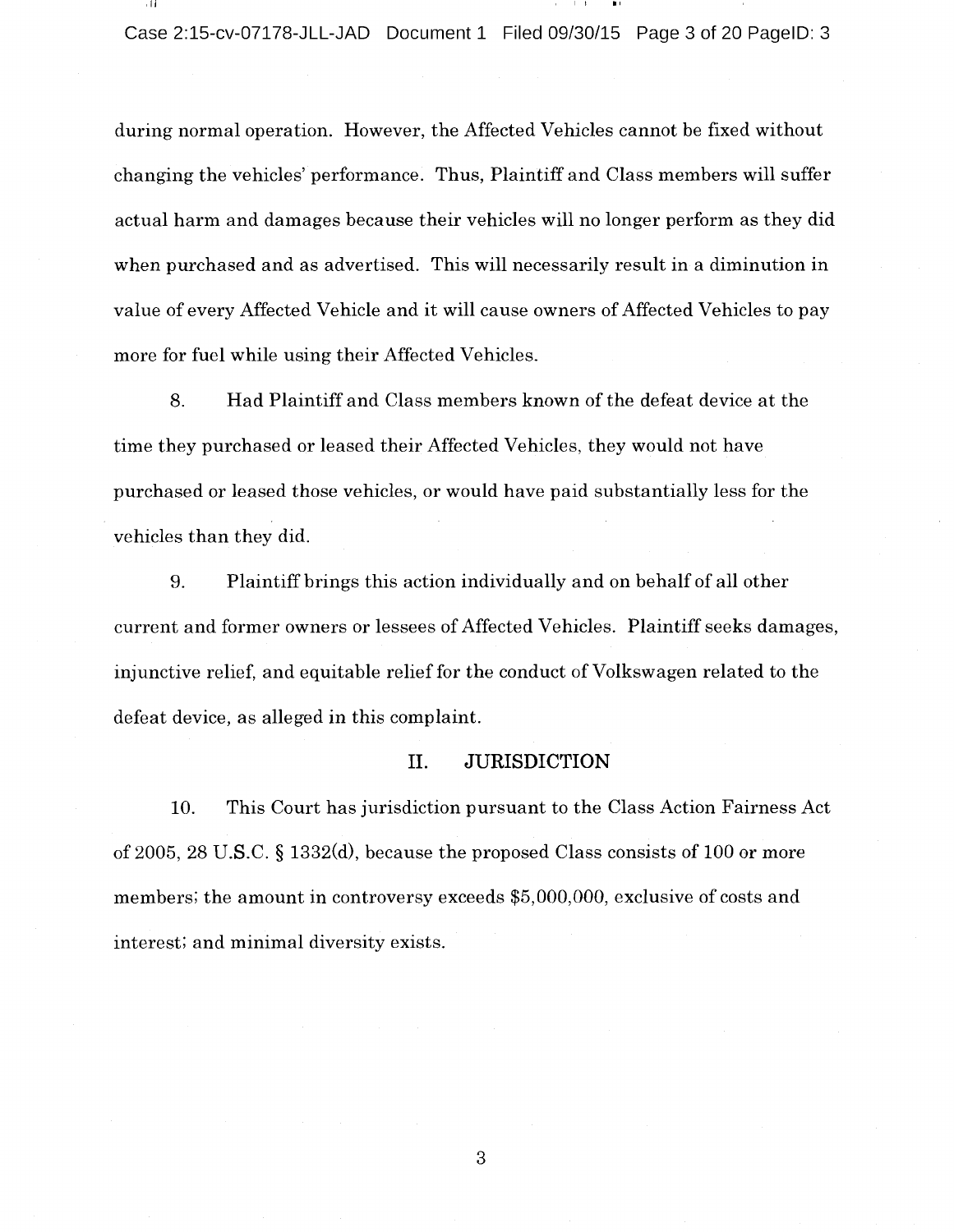Case 2:15-cv-07178-JLL-JAD Document 1 Filed 09/30/15 Page 4 of 20 PagelD: 4

### III. VENUE

11. Venue is proper in this District under 28 U.S.C. § 1391 because a substantial part of the events or omissions giving rise to Plaintiff's and Class members' claims occurred in this District.

#### IV. PARTIES

12. Sandra Underwood resides in Fairfield, California and purchased <sup>a</sup> Volkswagen Jetta, one of the Affected Vehicles. At no time before September 24, 2015, did Plaintiff or Class members know of the defeat device. The use of the defeat device by Volkswagen has caused Plaintiff out-of-pocket losses, future attempted repairs, and diminished value of Plaintiff <sup>s</sup> vehicle. Volkswagen knew about and purposefully used the defeat device, but did not disclose the defeat device and its effects to Plaintiff, so Plaintiff purchased <sup>a</sup> defective vehicle on the reasonable, but mistaken, belief that the vehicle complied with U.S. emissions standards, was properly EPA certified, and would retain all of its operating characteristics throughout its useful life.

13. Plaintiff selected and ultimately purchased the vehicle, in part, because of the CleanDiesel system. Had Defendant disclosed that the vehicle actually emitted 40 times the permitted levels of pollutants, including NOx, Plaintiff would not have purchased the vehicle with the CleanDiesel engine, or would have paid less for the vehicle.

14. Plaintiff has suffered an ascertainable loss as a result of Volkswagen's omissions and/or misrepresentations associated with the CleanDiesel engine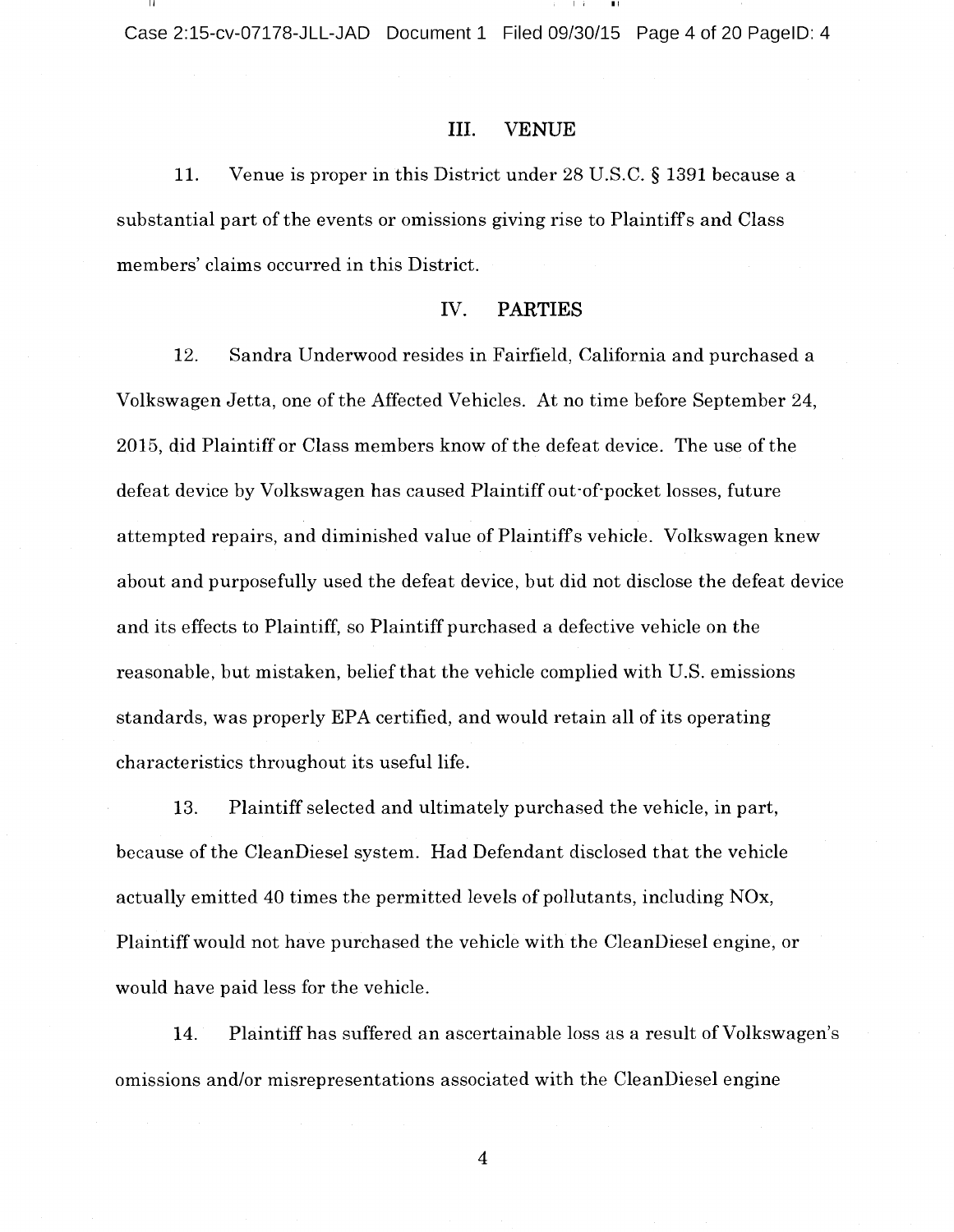Case 2:15-cv-07178-JLL-JAD Document 1 Filed 09/30/15 Page 5 of 20 PagelD: 5

system, including but not limited to, out-of-pocket loss and future attempted repairs, future additional fuel costs, and diminished value of the vehicle.

15. Defendant has never told Plaintiff about the defeat device and/or defective design of the CleanDiesel engine prior to purchase.

16. Defendant, Volkswagen Group of America, Inc. ("Volkswagen") is a corporation doing business in all <sup>50</sup> states (including the District of Columbia) and is organized under the laws of the State of New Jersey, with its principal place of business located at 2200 Ferdinand Porsche Dr., Herndon, Virginia 20171. At all times relevant to this action, Volkswagen manufactured, distributed, sold, leased, and warranted the Affected Vehicles throughout the U.S. under the Volkswagen and Audi brand names. Volkswagen and/or its agents designed, manufactured, and installed the CleanDiesel engine systems in the Affected Vehicles, which included the defeat device. Volkswagen also developed and disseminated the owner's manuals and warranty booklets, advertisements, and other promotional materials relating to the Affected Vehicles.

## V. TOLLING OF THE STATUTE OF LIMITATIONS

17. All applicable statutes of limitation have been tolled by Defendant's knowledge and active concealment of the facts alleged herein. Plaintiff and Class member did not discover, nor would <sup>a</sup> reasonable person suspect that Defendant had a scheme to defraud consumers.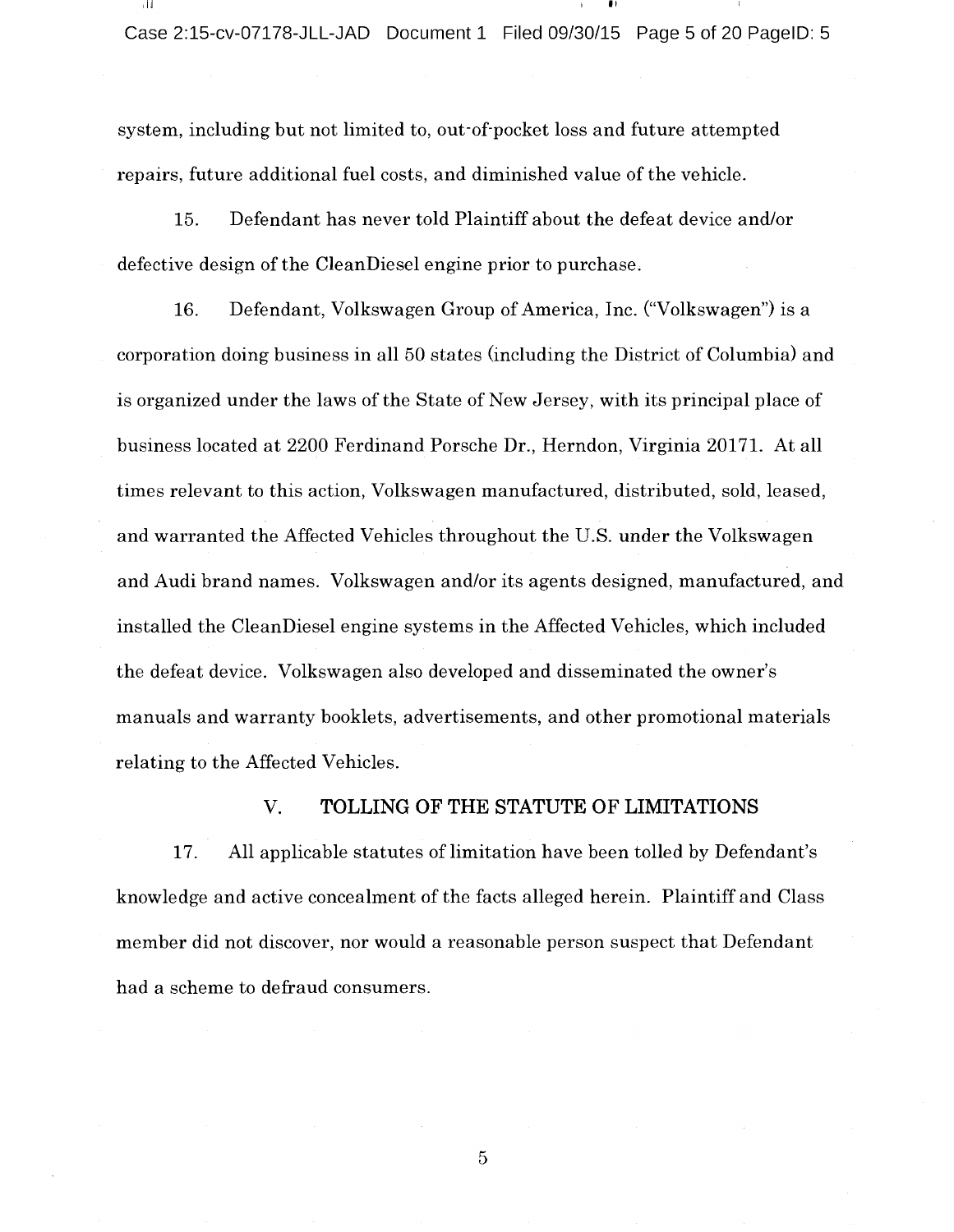18. All applicable statutes of limitation have also been tolled by Volkswagen's knowing and active fraudulent concealment of the facts alleged herein.

19. Instead of disclosing its emissions scheme, or that the quality and quantity of emissions from the subject vehicles were far worse than represented, and of its disregard of federal and state law, Volkswagen falsely represented that its vehicles complied with federal and state emissions standards, and that it was <sup>a</sup> reputable manufacturer whose representations could be trusted.

20. Volkswagen was under <sup>a</sup> continuous duty to disclose to Plaintiff and Class members the true character, quality, and nature of emissions from the vehicles at issue, and of those vehicles' emissions systems, and of the compliance of those systems with applicable federal and state law.

21. Defendant knowingly, affirmatively, and actively concealed the true nature, quality, and character of the emissions systems, and the emissions, of the vehicles at issue.

22. Defendant was also under <sup>a</sup> continuous duty to disclose to Plaintiff and Class members that it had engaged in the scheme complained of herein to evade federal and state emissions and clean air standards, and that it systematically devalued compliance with, and deliberately evaded, federal and state law regulating vehicle emissions and clean air.

23. Based on the foregoing, Volkswagen is estopped from relying on any statutes of limitations in defense of this action.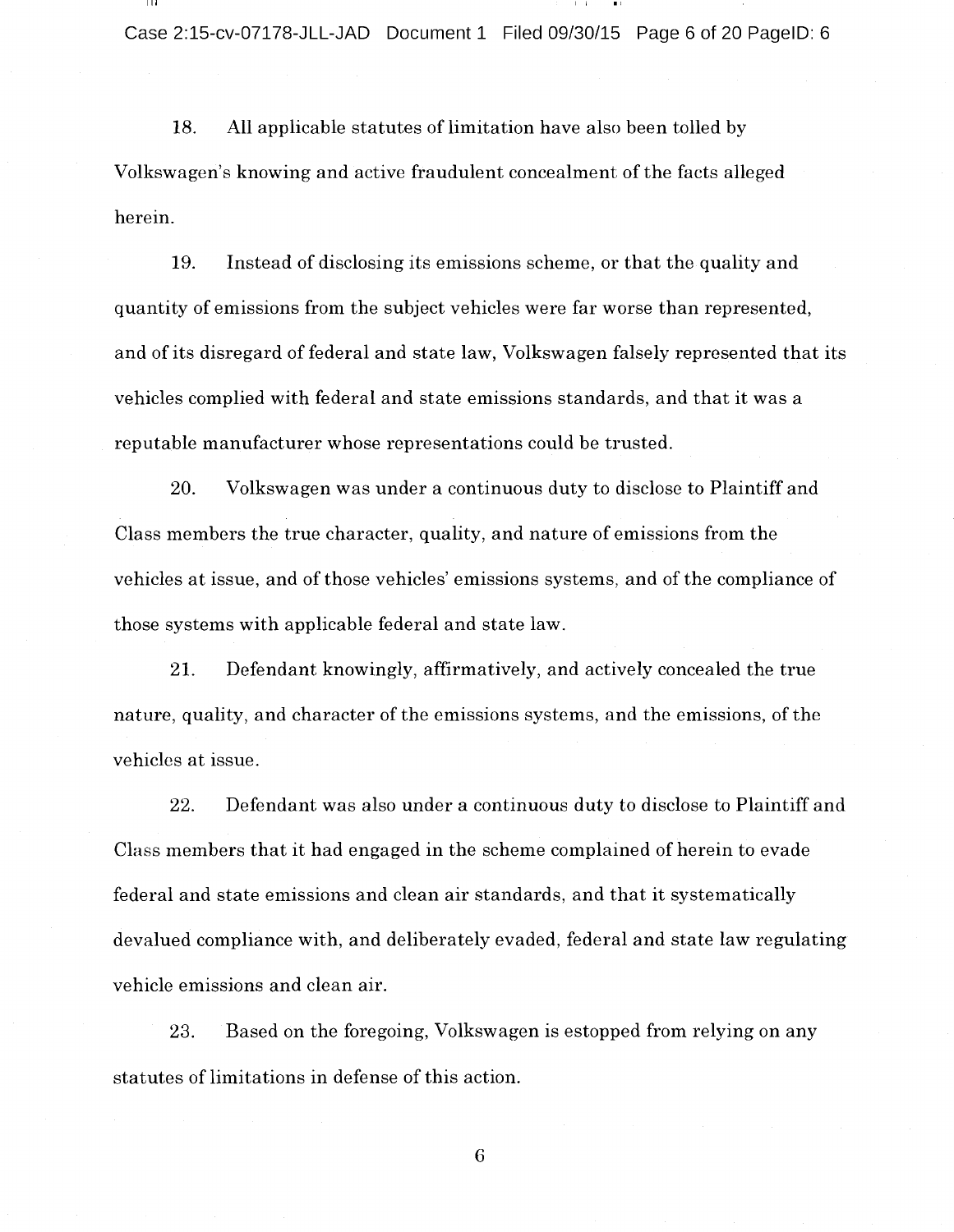Case 2:15-cv-07178-JLL-JAD Document 1 Filed 09/30/15 Page 7 of 20 PagelD: 7

### VI. CLASS ALLEGATIONS

24. Plaintiff brings this action on behalf of herself and as <sup>a</sup> class action, pursuant to the provisions of Rules 23(a), (b)(2), and (b)(3) of the Federal Rules of Civil Procedure on behalf of the following class:

> All persons or entities in the United States who are current or former owners and/or lessees of an Affected Vehicle. Affected Vehicles include, without limitation: MY 2009-2015 VW Jetta; MY 2009-2015 VW Beetle; MY 2009-2015 VW Golf, MY 2014-2015 VW Passat; MY 2009-2015 Audi A3; and MY 2009-2015 Audi A8.

25. Excluded from the Class are individuals who have personal injury claims resulting from the defeat device in the CleanDiesel system. Also excluded from the Class are Volkswagen and its subsidiaries and affiliates; all persons who make <sup>a</sup> timely election to be excluded from the Class; governmental entities; and the judge to whom this case is assigned and his immediate family. Plaintiff reserves the right to revise the Class definition based upon information learned through discovery.

26. Certification of Plaintiff's claims for class-wide treatment is appropriate because Plaintiff can prove the elements of the claims on <sup>a</sup> class-wide basis using the same evidence as would be used to prove those elements in individual actions alleging the same claim.

27. This action has been brought and may be properly maintained on behalf of the Class proposed herein under Federal Rule of Civil Procedure 23.

28. Federal Rule of Civil Procedure  $23(a)(1)$  requires that: The members of Classes are so numerous and geographically dispersed that individual joinder of all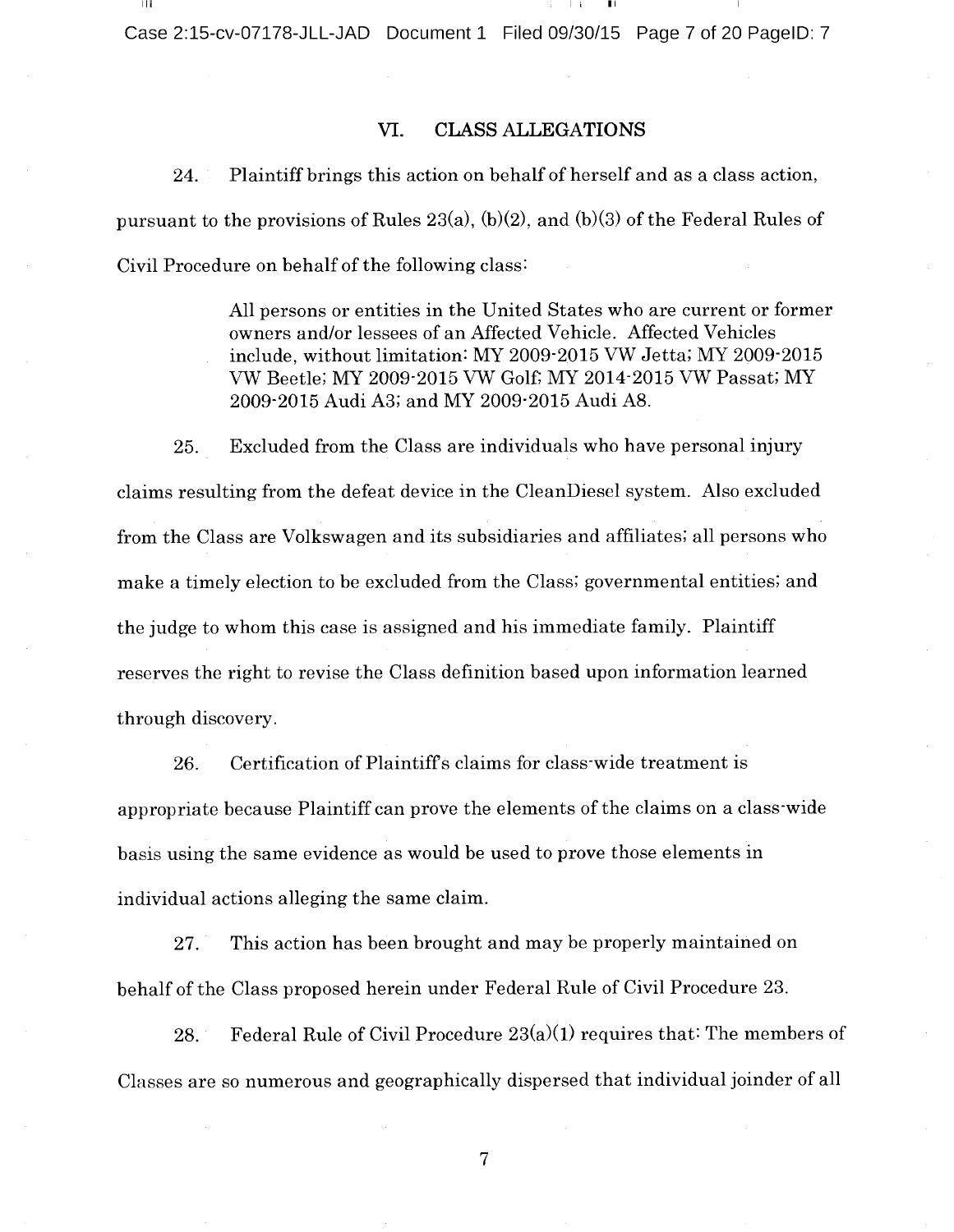Class members is impracticable. While Plaintiff is informed and believes that there are not less than hundreds of thousands of members of the Class, the precise number of Class members is unknown to Plaintiff, but may be ascertained from Volkswagen's books and records. Class members may be notified of the pendency of this action by recognized, Court-approved notice dissemination methods, which may include U.S. mail, electronic mail, internet postings, and/or published notice.

29. Federal Rule of Civil Procedure  $23(a)(2)$  and  $23(b)(3)$  states that: This action involve common questions of law and fact, which predominate over any questions affecting individual Class members, including, without limitation:

- a) Whether Volkswagen engaged in the conduct alleged herein;
- b) Whether Volkswagen designed, advertised, marketed, distributed, leased, sold, or otherwise placed Affected Vehicles into the stream of commerce in the U.S.;
- $\mathbf{c}$ Whether the CleanDiesel engine system in the Affected Vehicles contains <sup>a</sup> defect in that it does not comply with U.S. EPA requirements;
- $\rm d)$ Whether the CleanDiesel engine systems in Affected Vehicles can be made to comply with EPA standards without substantially degrading the performance and/or efficiency of the Affected Vehicles;
- $\epsilon$ Whether Volkswagen knew about the defeat device and, if so, how long Volkswagen has known;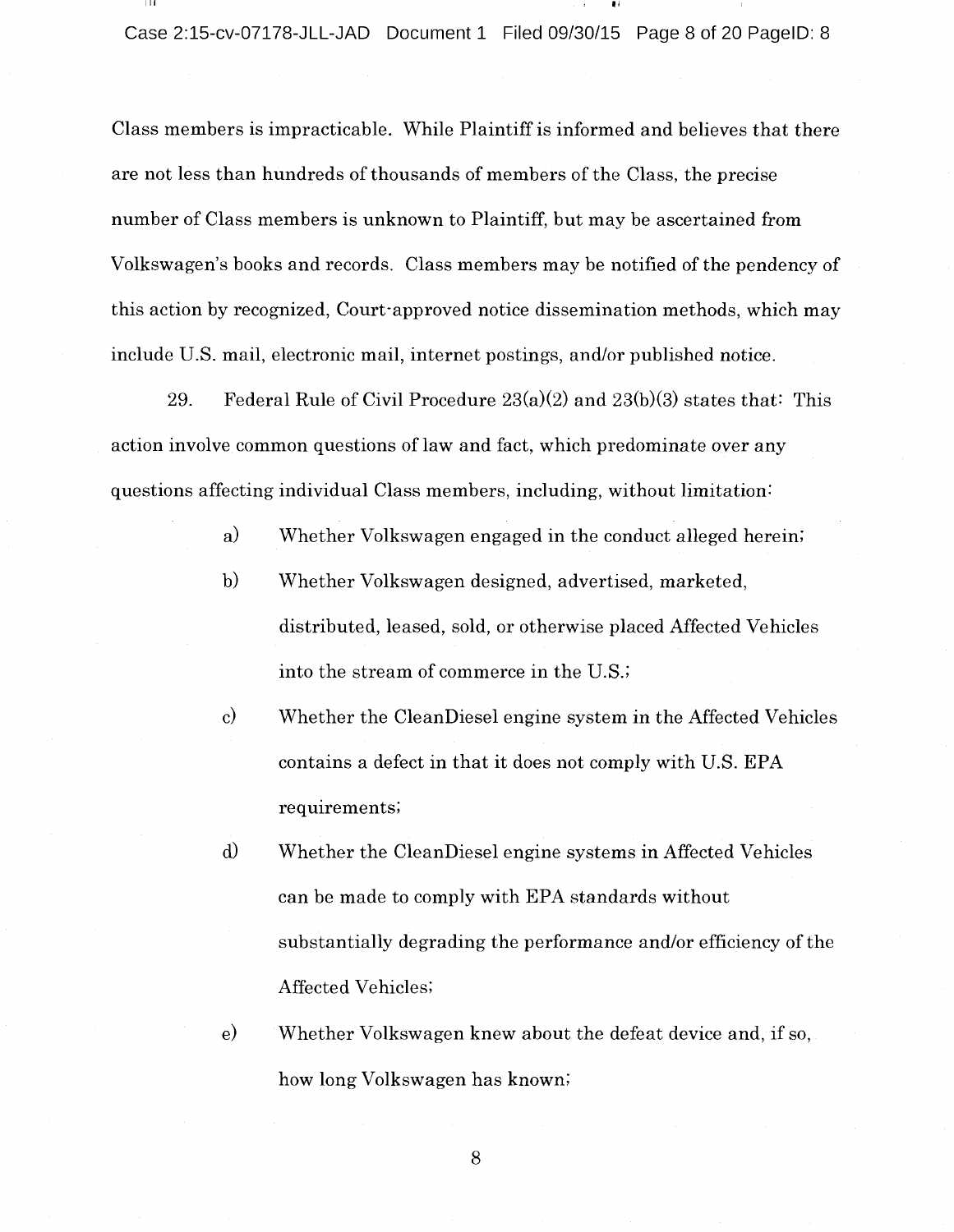Case 2:15-cv-07178-JLL-JAD Document 1 Filed 09/30/15 Page 9 of 20 PagelD: 9

0 Whether Volkswagen designed, manufactured, marketed, and distributed Affected Vehicles with a defeat device;

I II

- $\mathbf{g}$ Whether Volkswagen's conduct violates consumer protection statutes, warranty laws, and other laws as asserted herein;
- $h)$ Whether Plaintiff and Class members overpaid for their Affected Vehicles;
- $\mathbf{i}$ Whether Plaintiff and Class members are entitled to equitable relief, including, but not limited to, restitution or injunctive relief; and
- j) Whether Plaintiff and Class members are entitled to damages and other monetary relief and, if so, in what amount.

30. Federal Rule of Civil Procedure  $23(a)(3)$  requires that: Plaintiff's claims are typical of the other Class members' claims because, among other things, all Class members were comparably injured through Volkswagen's wrongful conduct as described above.

31. Federal Rule of Civil Procedure  $23(a)(4)$  requires that: Plaintiff is an adequate Class representative because Plaintiffs interests do not conflict with the interests of the other members of the Class; Plaintiff has retained counsel competent and experienced in complex class action litigation; and Plaintiff intends to prosecute this action vigorously. The Classes' interests will be fairly and adequately protected by Plaintiff and Plaintiffs counsel.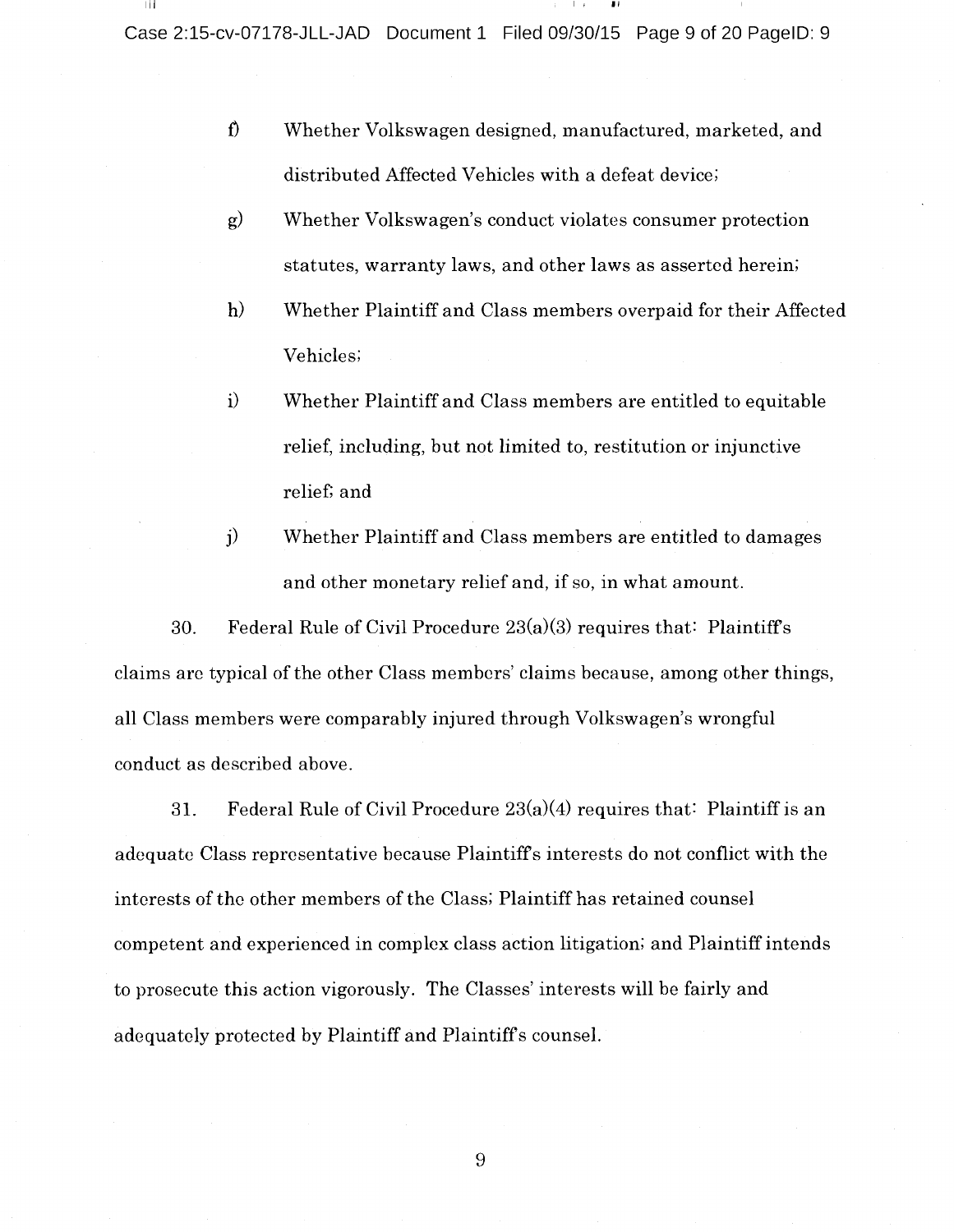Case 2:15-cv-07178-JLL-JAD Document 1 Filed 09/30/15 Page 10 of 20 PagelD: 10

 $\blacksquare$ i

32. Federal Rule of Civil Procedure 23(b)(2) requirements include: Volkswagen has acted or refused to act on ground generally applicable to Plaintiff and the other members of the Classes, thereby making appropriate final injunctive relief and declaratory relief, as described below, with respect to the Class as <sup>a</sup> whole.

33. Federal Rule of Civil Procedure 23(b)(3) requires that: A class action is superior to any other available means for the fair and efficient adjudication of this controversy, and no unusual difficulties are likely to be encountered in the management of this class action. The damages or other financial detriment suffered by Plaintiff and the other Class members are relatively small compared to the burden and expense that would be required to individually litigate their claims against Volkswagen, so it would be impracticable for Class members to individually seek redress for Volkswagen's wrongful conduct. Even if Class members could afford individual litigation, the court system could not. Individualized litigation creates <sup>a</sup> potential for inconsistent or contradictory Orders and thereby increases the delay and expense to all parties and the court system. By contrast, the class action device presents far fewer management difficulties, and provides the benefits of single adjudication, economy of scale, and comprehensive supervision by <sup>a</sup> single court.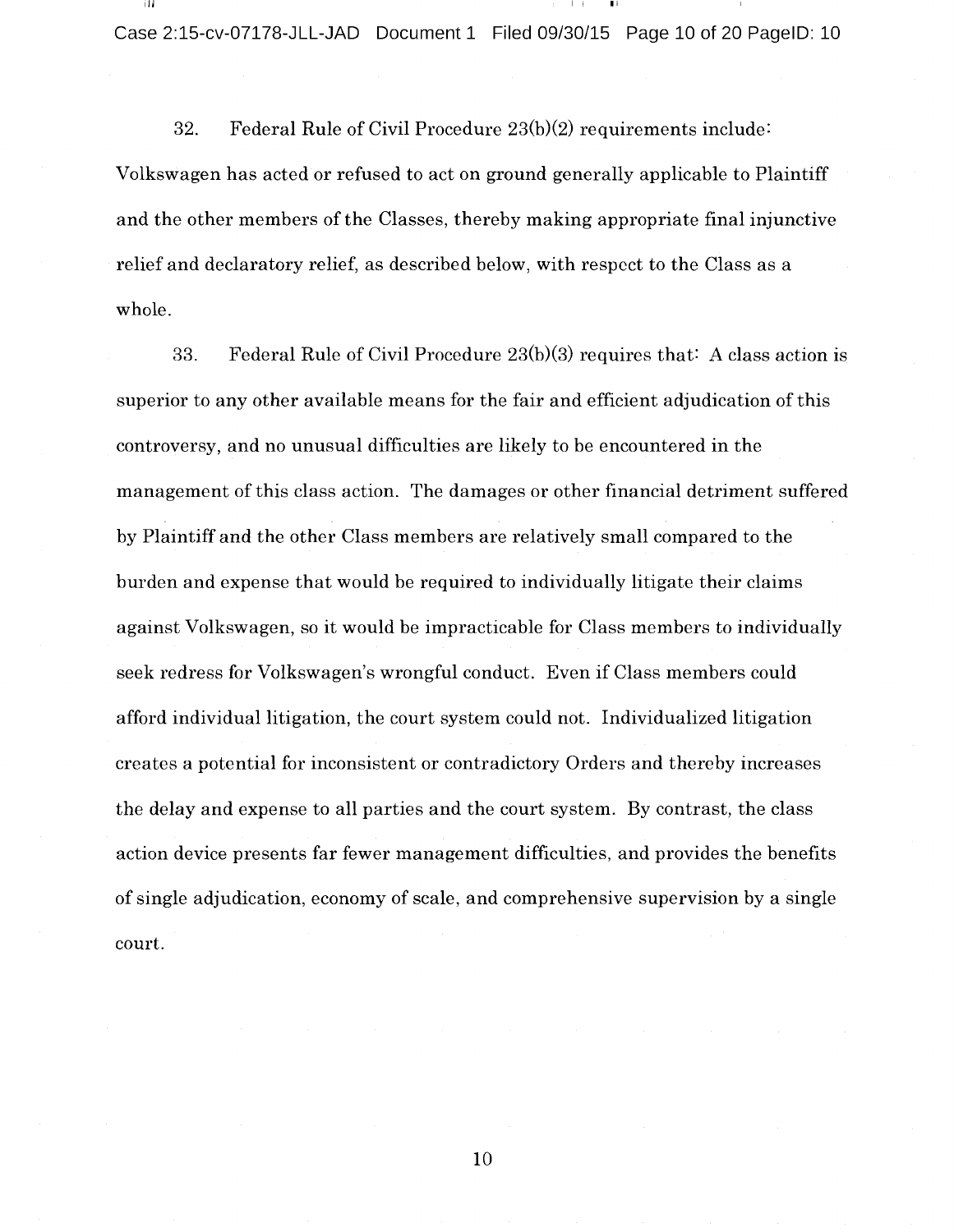Case 2:15-cv-07178-JLL-JAD Document 1 Filed 09/30/15 Page 11 of 20 PagelD: 11

#### WI. VIOLATIONS ALLEGED

## COUNT I FRAUD BY CONCEALMENT

34. Plaintiff re-alleges and incorporates by reference all paragraphs as though fully set forth herein and further alleges as follows.

35. This claim is brought on behalf of the nationwide class.

36. Defendant intentionally concealed and suppressed material facts concerning the quality of the Affected Vehicles. As alleged in this complaint, Defendant engaged in <sup>a</sup> secret scheme to evade federal and state vehicle emissions standards by installing software designed to conceal its vehicles' emissions of the pollutant nitrogen oxide, which contributes to the creation of ozone and smog. The software installed on the vehicles at issue was designed nefariously to kick-in during emissions certification testing, such that the vehicles would show far lower emissions than when actually operating on the road. The result was what Volkswagen intended: vehicles passed emissions certifications by way of deliberately induced false readings. Reportedly, Volkswagen's deliberate, secret scheme resulted in noxious emissions from these vehicles at <sup>40</sup> times applicable standards.

37. Plaintiff and Class members reasonably relied upon Volkswagen's false representations. They had no way of knowing that Volkswagen's representations were false and gravely misleading. As alleged herein, Volkswagen employed extremely sophisticated methods of deception. Plaintiff and the Class members did not, and could not, unravel Volkswagen's deception on their own.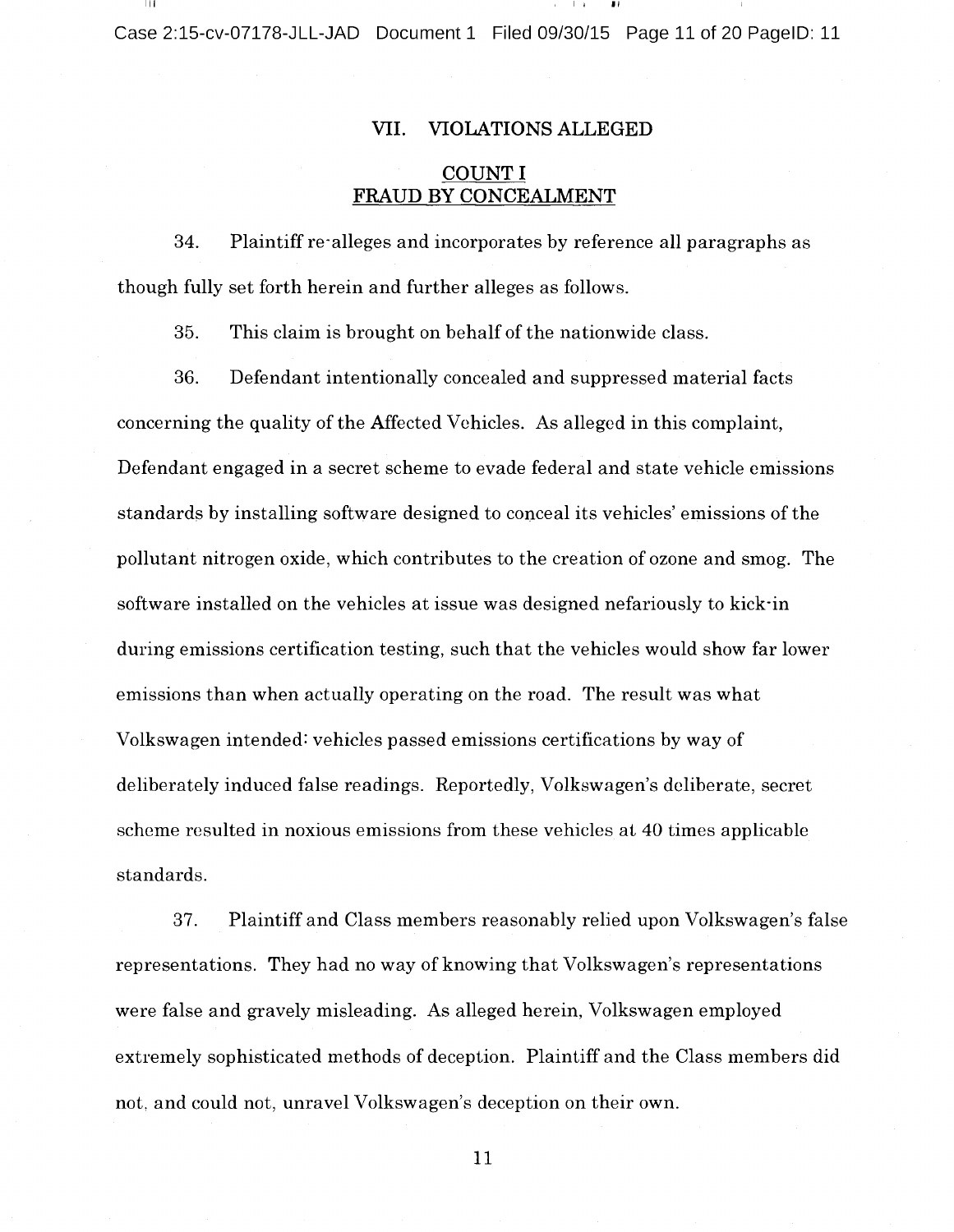Case 2:15-cv-07178-JLL-JAD Document 1 Filed 09/30/15 Page 12 of 20 PagelD: 12

38. Necessarily, Volkswagen also took steps to ensure that its employees did not reveal the details of its scheme to regulators or consumers, including Plaintiff and Class members. Volkswagen did so in order to boost the reputations of its vehicles and to falsely assure purchasers and lessors of its vehicles, including certified previously owned vehicles, that Volkswagen is <sup>a</sup> reputable manufacturer that complies with applicable law, including federal and state clean air law and emissions regulations, and that its vehicles likewise comply with applicable law and regulations. Volkswagen's false representations were material to consumers, both because they concerned the quality of the affected vehicles, including their compliance with applicable federal and state law and regulations regarding clean air and emissions, and also because the representations played <sup>a</sup> significant role in the value of the vehicles.

39. Volkswagen had <sup>a</sup> duty to disclose the emissions scheme it engaged in with respect to the vehicles at issue because knowledge of the scheme and its details were known and/or accessible only to Volkswagen, because Volkswagen had exclusive knowledge as to implementation and maintenance of its scheme, and because Volkswagen knew the facts were not known to or reasonably discoverable by Plaintiff or Class members. Volkswagen also had <sup>a</sup> duty to disclose because it made general affirmative representations about the qualities of its vehicles with respect to emissions standards, starting with references to them as CleanDiesel cars, or cars with CleanDiesel engines, which were misleading, deceptive, and incomplete without the disclosure of the additional facts set forth above regarding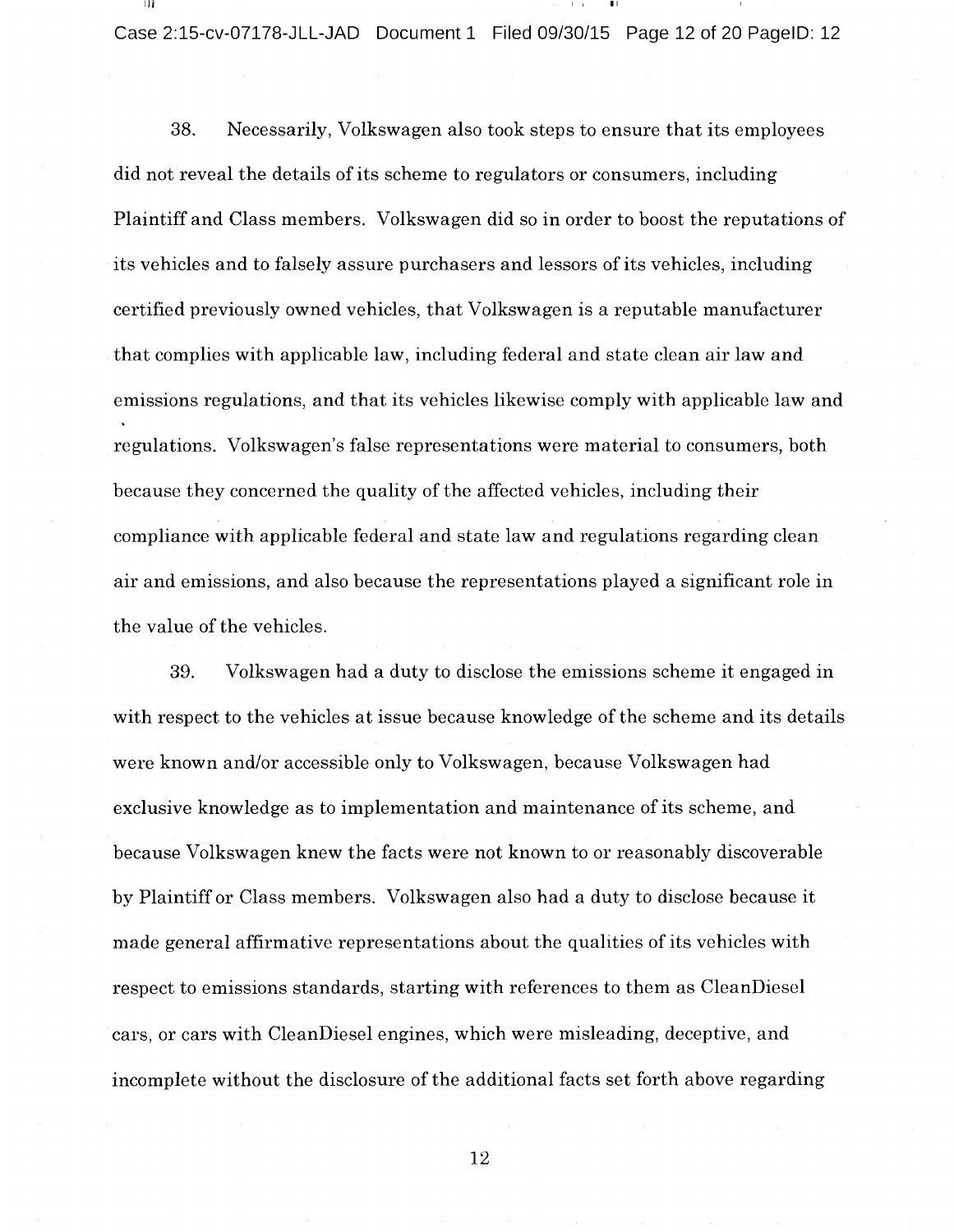Case 2:15-cv-07178-JLL-JAD Document 1 Filed 09/30/15 Page 13 of 20 PagelD: 13

its emissions scheme, the actual emissions of its vehicles, its actual philosophy with respect to compliance with federal and state clean air law and emissions regulations, and its actual practices with respect to the vehicles at issue. Having volunteered to provide information to Plaintiff and Class members, Volkswagen had <sup>a</sup> duty to disclose not just the partial truth, but the entire truth. These omitted and concealed facts were material because they directly impact the value of the Affected Vehicles purchased or leased by Plaintiff and Class members. Whether <sup>a</sup> manufacturer's products comply with federal and state clean air law and emissions regulations, and whether that manufacturer tells the truth with respect to such compliance or non-compliance, are material concerns to <sup>a</sup> consumer, including with respect to the emissions certification testing their vehicles must pass. Volkswagen represented to Plaintiff and Class members that they were purchasing CleanDiesel vehicles, and certification testing appeared to confirm this  $-$  except that, secretly, Volkswagen had subverted the testing process thoroughly.

40. Volkswagen actively concealed and/or suppressed these material facts, in whole or in part, to pad and protect its profits and to avoid the perception that its vehicles did not or could not comply with federal and state laws governing clean air and emissions regulations, which perception would hurt the brand's image and cost Volkswagen money, and it did so at the expense of Plaintiff and Class members.

41. On information and belief, Volkswagen has still not made full and adequate disclosures, and continues to defraud Plaintiff and Class members by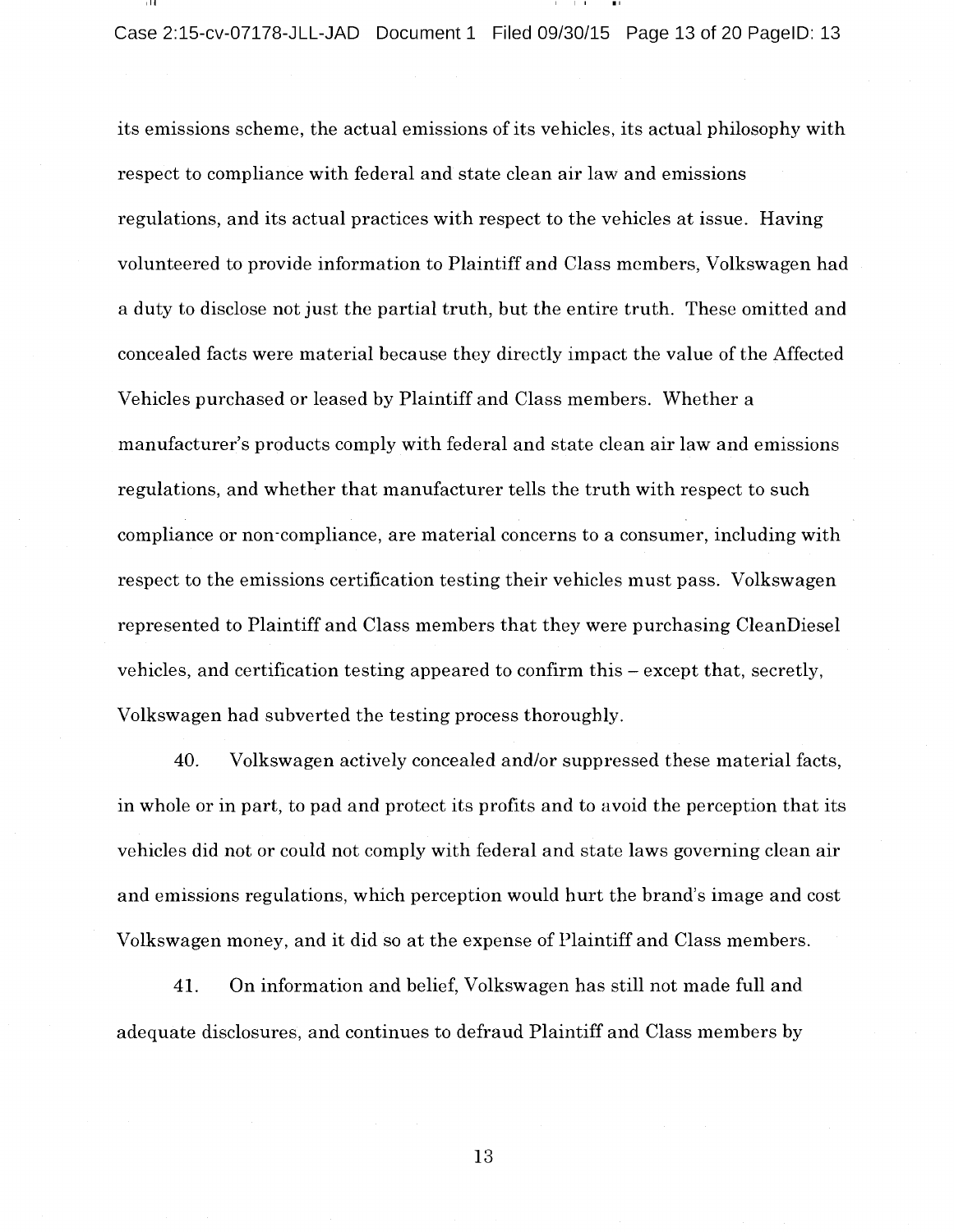concealing material information regarding the emissions qualities of its referenced vehicles and its emissions scheme.

42. Plaintiff and Class members were unaware of the omitted material facts referenced herein, and they would not have acted as they did if they had known of the concealed and/or suppressed facts, in that they would not have purchased purportedly CleanDiesel cars manufactured by Volkswagen, and/or would not have continued to drive their heavily polluting vehicles, or would have taken other affirmative steps in light of the information concealed from them. Plaintiff <sup>s</sup> and Class Members' actions were justified. Volkswagen was in exclusive control of the material facts, and such facts were not known to the public, Plaintiff, or Class members.

43. Because of the concealment and/or suppression of the facts, Plaintiff and Class members have sustained damage because they own vehicles that are diminished in value as a result of Volkswagen's concealment of the true quality and quantity of those vehicles' emissions and Volkswagen's failure to timely disclose the actual emissions qualities and quantities of hundreds of thousands of Volkswagen and Audi-branded vehicles and the serious issues engendered by Volkswagen's corporate policies. Had Plaintiff and Class members been aware of Volkswagen's emissions schemes with regard to the vehicles at issue, and the company's callous disregard for compliance with applicable federal and state law and regulations, Plaintiff and Class members who purchased or leased new or certified previously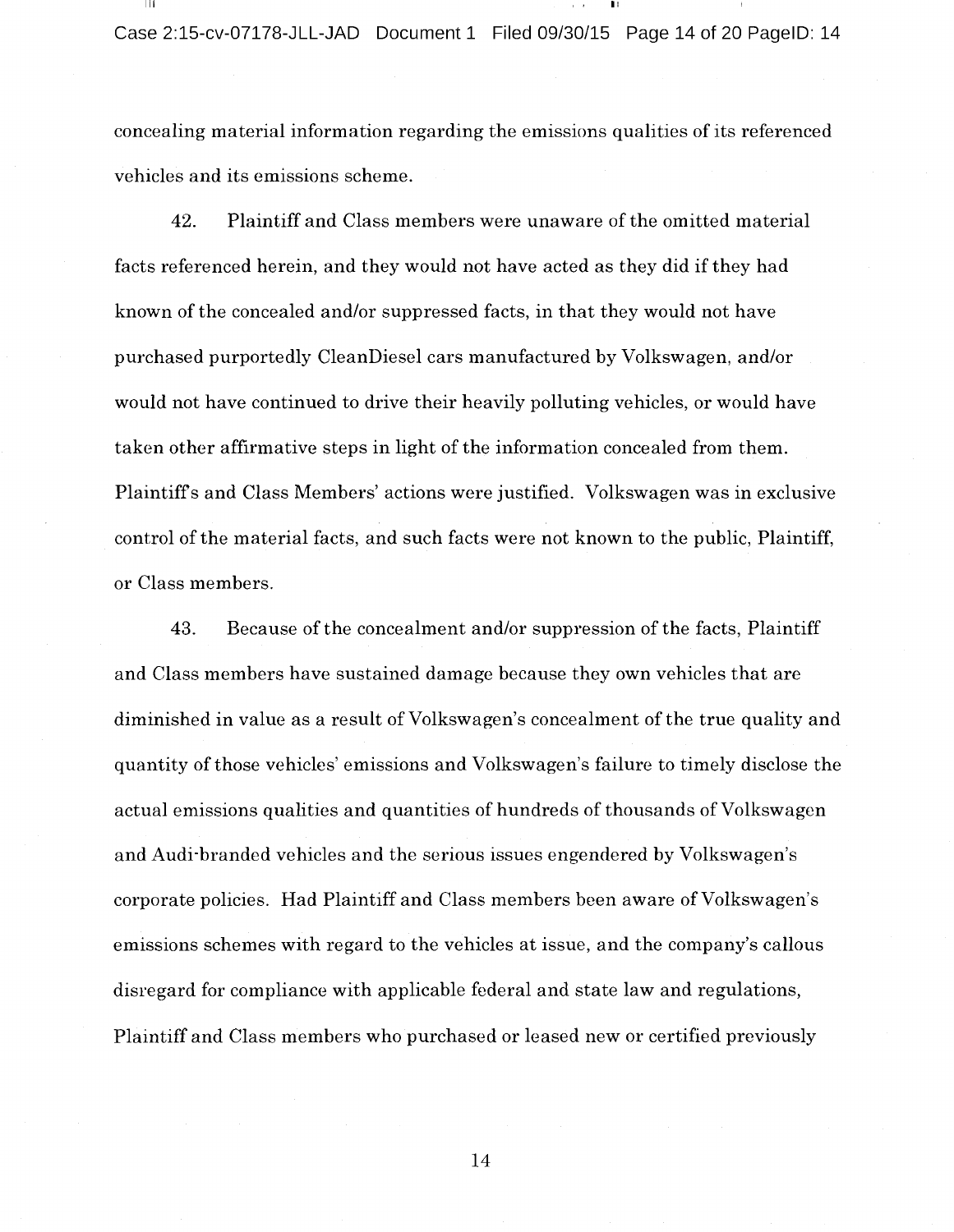owned vehicles would have paid less for their vehicles or would not have purchased or leased them at all.

44. The value of Plaintiff <sup>s</sup> and Class members' vehicles has diminished as <sup>a</sup> result of Volkswagen's fraudulent concealment of its emissions scheme, which has greatly tarnished the Volkswagen and Audi brand names attached to Plaintiff <sup>s</sup> and Class members' vehicles and made any reasonable consumer reluctant to purchase any of the Affected Vehicles, let alone pay what otherwise would have been fair market value for the vehicles.

45. Therefore, Defendant is liable to Plaintiff and Class members for damages in an amount to be proven at trial. Volkswagen's acts were done wantonly, maliciously, oppressively, deliberately, with intent to defraud, and in reckless disregard of Plaintiff's and Class members' rights and the representations that Volkswagen made to them, in order to enrich Volkswagen. Volkswagen's conduct warrants an assessment of punitive damages in an amount sufficient to deter such conduct in the future, which amount is to be determined according to proof.

## COUNT II VIOLATION OF THE MAGNUSON-MOSS WARRANTY ACT (FEDERAL "LEMON LAW")  $15$  U.S.C.  $\S$  $\S$   $2301$  et seq.

46. Plaintiff re-alleges and incorporates by reference all paragraphs as though fully set forth herein and further alleges as follows.

47. Plaintiff brings this Count on behalf of the Class.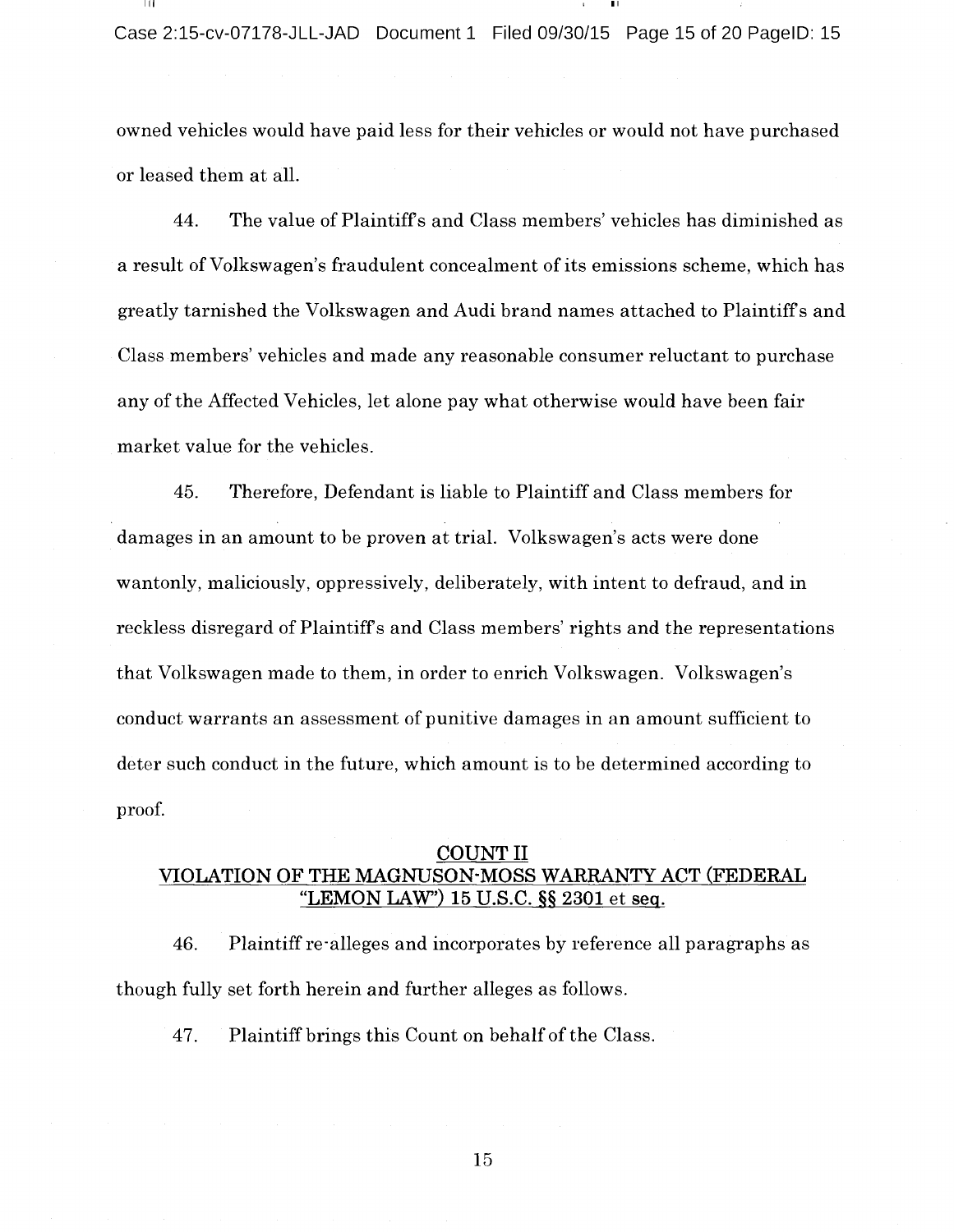<sup>I</sup> <sup>I</sup> I Case 2:15-cv-07178-JLL-JAD Document 1 Filed 09/30/15 Page 16 of 20 PagelD: 16

48. This Court has jurisdiction to decide claims brought under <sup>15</sup> U.S.C. 2301 by virtue of 28 U.S.C.  $\S$  1332 (a) $\cdot$ (d).

49. Plaintiff is <sup>a</sup> "consumer" within the meaning of the Magnuson-Moss Warranty Act 15 U.S.C. § 2301 (3).

50. Defendant is <sup>a</sup> "supplier" and "warrantor" within the meaning of the Magnuson-Moss Warranty Act 15 U.S.C.  $\S 2301 (4)-(5)$ .

51. The Affected Vehicles are "consumer products" within the meaning of the Magnuson-Moss Warranty Act 15 U.S.C.  $\S$  2301(1).

52. 15 U.S.C.  $\S 2301(d)(1)$  provides a cause of action for any consumer who is damaged by the failure of <sup>a</sup> warrantor to comply with <sup>a</sup> written or implied warranty.

53. Defendant's express warranties are written warranties within the meaning of the Magnuson-Moss Warranty Act 15 U.S.C.  $\S$  2301(6). The Affected Vehicles' implied warranties are covered under 15 U.S.C. § 2301(7).

54. Defendant breached these warranties as described in more detail above. Without limitation, the Affected Vehicles share <sup>a</sup> common design defect in that have software that causes the vehicles to evade emission standards.

55. Plaintiff and each of the Class members have had sufficient direct dealings with either Defendant or its agents (dealerships) to establish privity of contract between Defendant, on the one hand, and Plaintiff and the other Class members, on the other hand. Nonetheless privity is not required here because Plaintiff and the other Class members are intended third-party beneficiaries of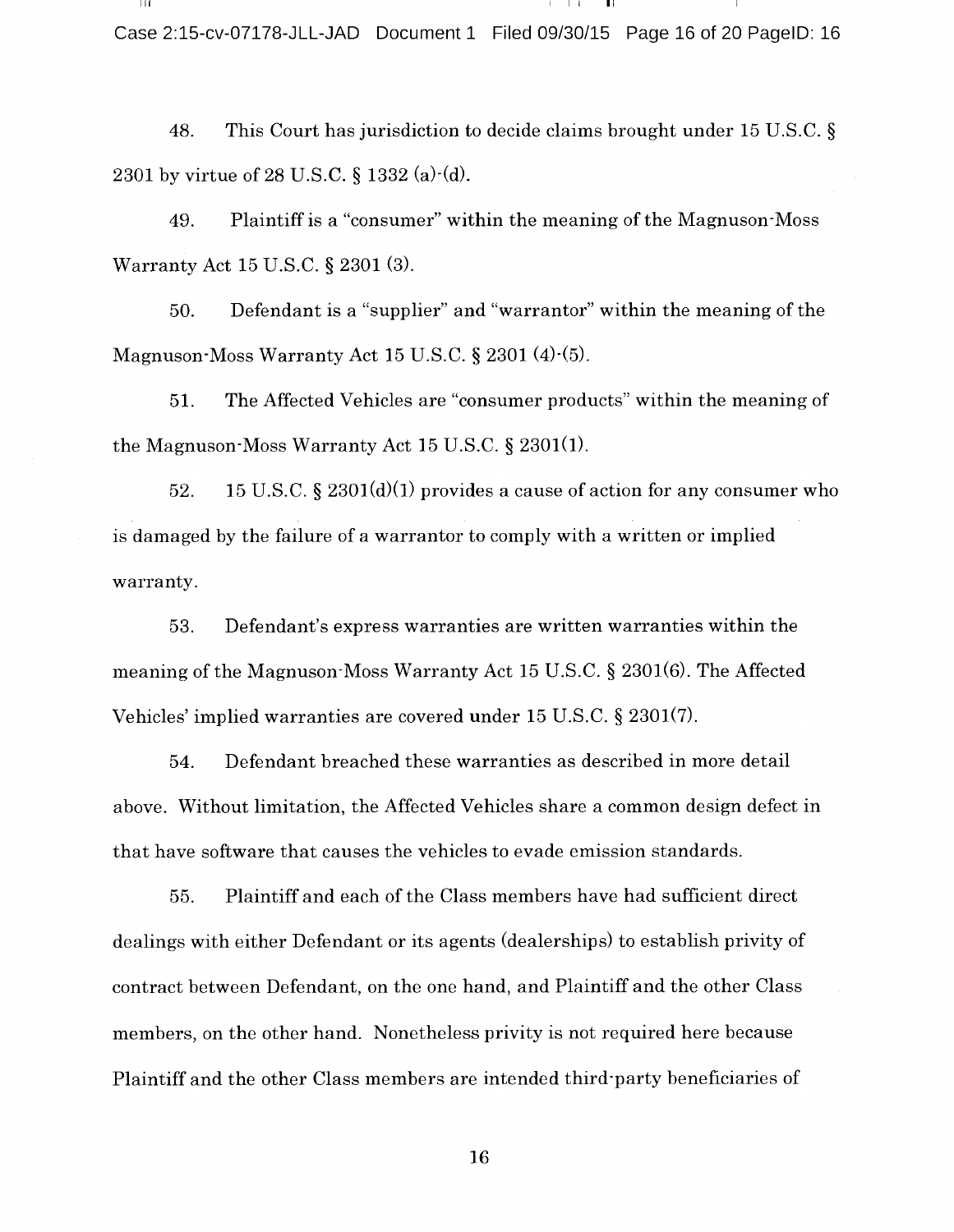III  $\cdots$ 

contracts between Defendant and its dealers, and specifically, of Defendant's implied warranties. The dealers were not intended to be the ultimate consumers of the Affected Vehicles; the warranty agreements were designed for and intended to benefit the consumers only. Additionally, privity is not required because the Affected Vehicles are dangerous instrumentalities due to the aforementioned defects and nonconformities.

56. Affording Defendant <sup>a</sup> reasonable opportunity to cure its breach of written warranties would be unnecessary and futile here. At the time of sale or lease of each Affected Vehicle, Defendant knew, should have known, or was reckless in not knowing of its misrepresentations concerning the Affected Vehicles' inability to perform as warranted, but nonetheless failed to rectify the situation and/or disclose the defective design. Under the circumstances, the remedies available under any informal settlement procedure would be inadequate and any requirement that Plaintiff and Class members resort to an informal dispute resolution procedure and/or afford Defendant <sup>a</sup> reasonable opportunity to cure its breach of warranties is excused and thereby deemed satisfied.

57. Plaintiff and other Class members would suffer economic hardship if they returned their Affected Vehicles but did not receive the return of all payments made by them. Because Defendant is refusing to acknowledge any revocation of acceptance and immediately return any payments made, Plaintiff and Class members have not re-accepted their Affected Vehicles by retaining them.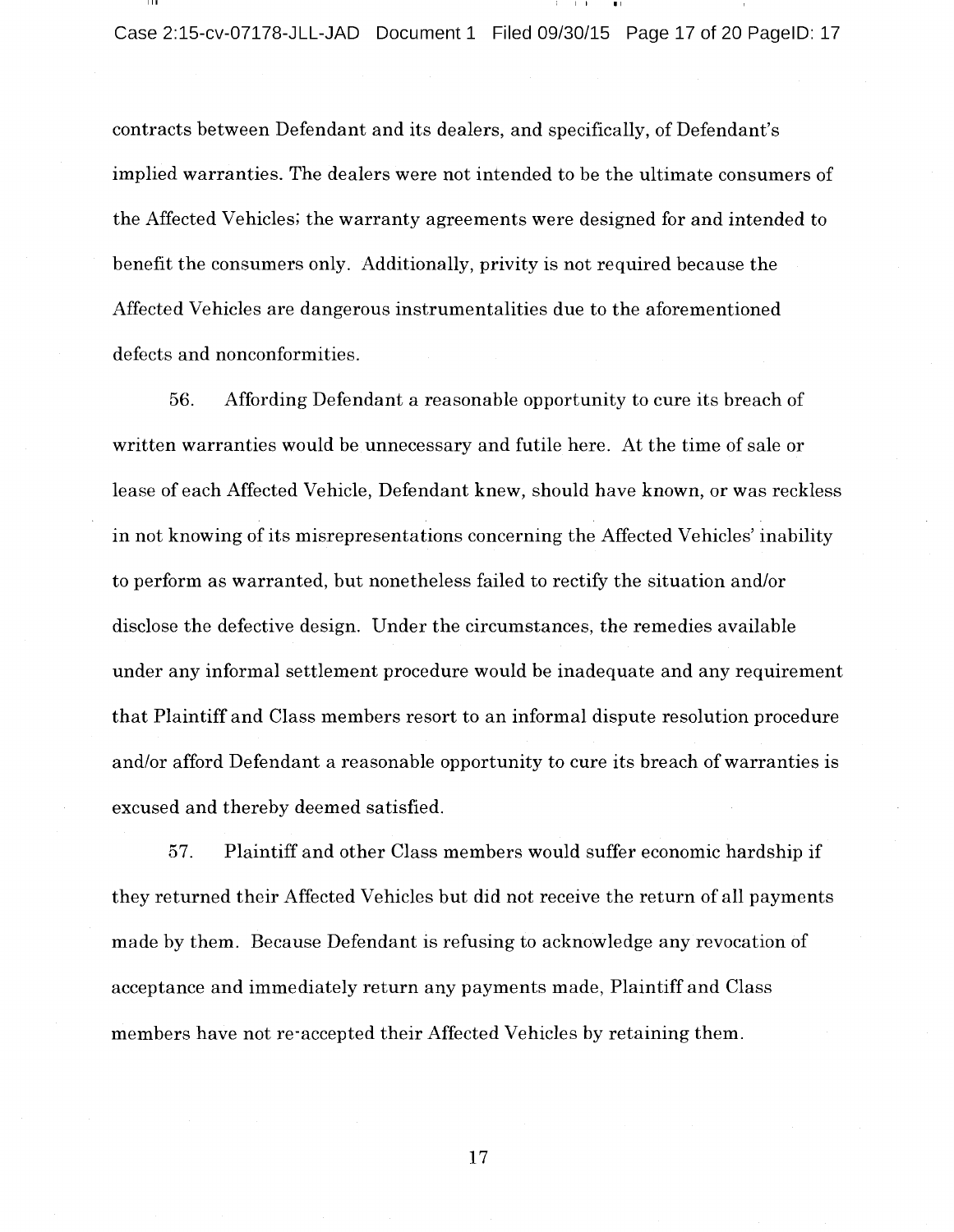Case 2:15-cv-07178-JLL-JAD Document 1 Filed 09/30/15 Page 18 of 20 PagelD: 18

58. The amount in controversy of Plaintiff <sup>s</sup> individual claims meets or exceeds the sum of \$25. The amount in controversy of this action exceeds jurisdictional limits, exclusive of interest and costs, computed on the basis of all claims to be determined in this lawsuit. Plaintiff, individually and on behalf of the Class members, seeks all damages permitted by law, including diminution in value of the Affected Vehicles, in an amount to be proven at trial.

#### REQUEST FOR RELIEF

WHEREFORE, Plaintiff, individually and on behalf of Class members respectfully requests that the Court enter judgment in their favor and against Volkswagen, as follows

A. Certification of the proposed Nationwide Class, including appointment of Plaintiffs counsel as Class Counsel;

B. An order temporarily and permanently enjoining Volkswagen from continuing the unlawful, deceptive, fraudulent, and unfair business practices alleged in this Complaint;

C. Injunctive relief in the form of <sup>a</sup> recall or free replacement program;

D. Costs, restitution, damages, including punitive damages, and disgorgement in an amount to be determined at trial;

E. An order requiring Volkswagen to pay both pre- and post-judgment interest on any amounts awarded;

F. An award of costs and attorneys' fees; and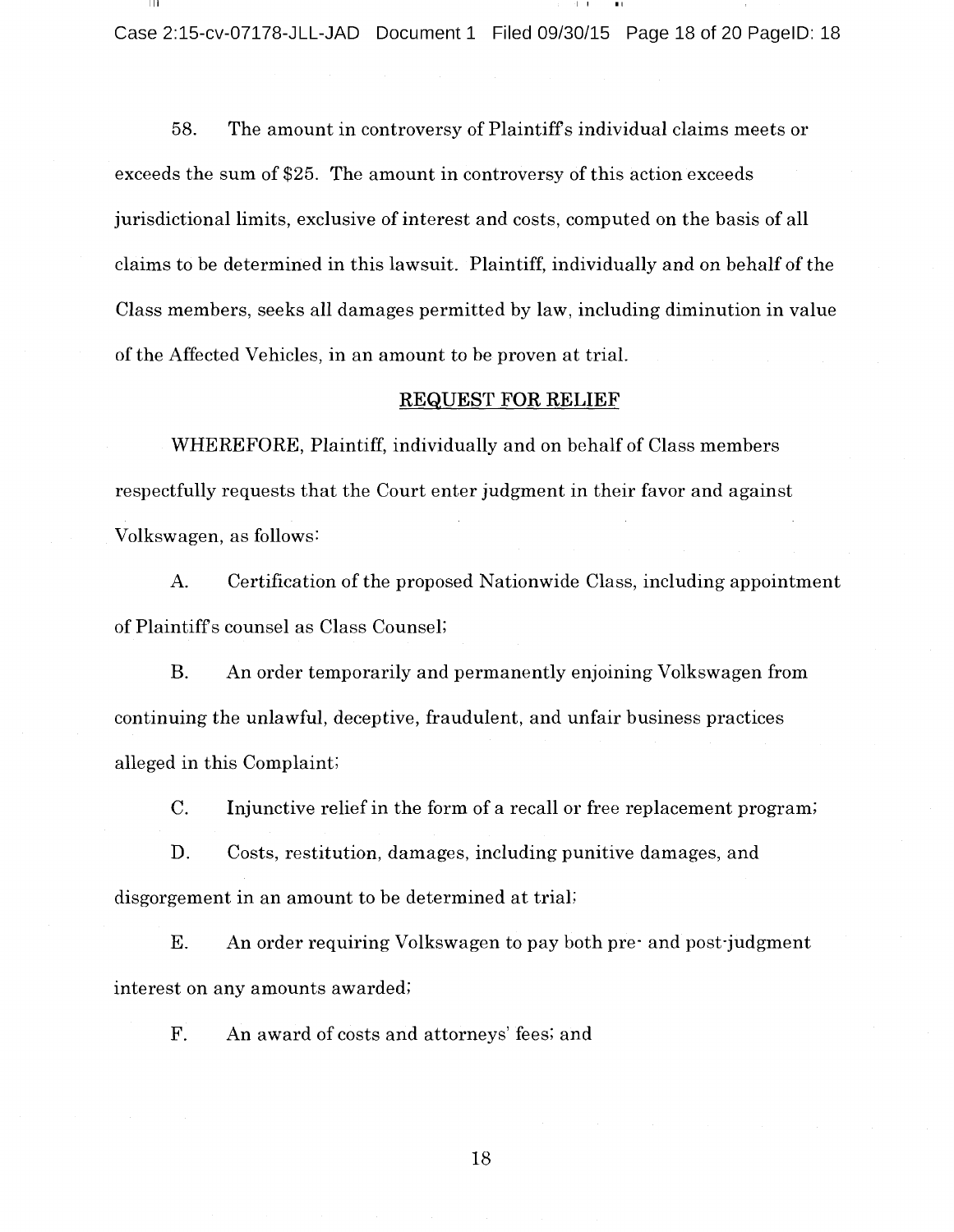G. Such other or further relief as may be appropriate.

Dated: September 29, 2015

-111

Dianne M. Nast (N.J. Atty. ID. No. 012611976; PA Atty. ID. No. 24424) Daniel N. Gallucci (PA Atty. ID No. 81995) Joanne E. Matusko (PA Atty. ID No. 91059) NASTLAW, LLC 1101 Market Street, Suite 2801 Philadelphia, Pennsylvania 19107 Telephone: (215) 923-9300 Facsimile: (215) 923-9302 Email: dnast@nastlaw.com dgallucci@nastlaw.com jmatusko@nastlaw.com

Attorneys for Plaintiff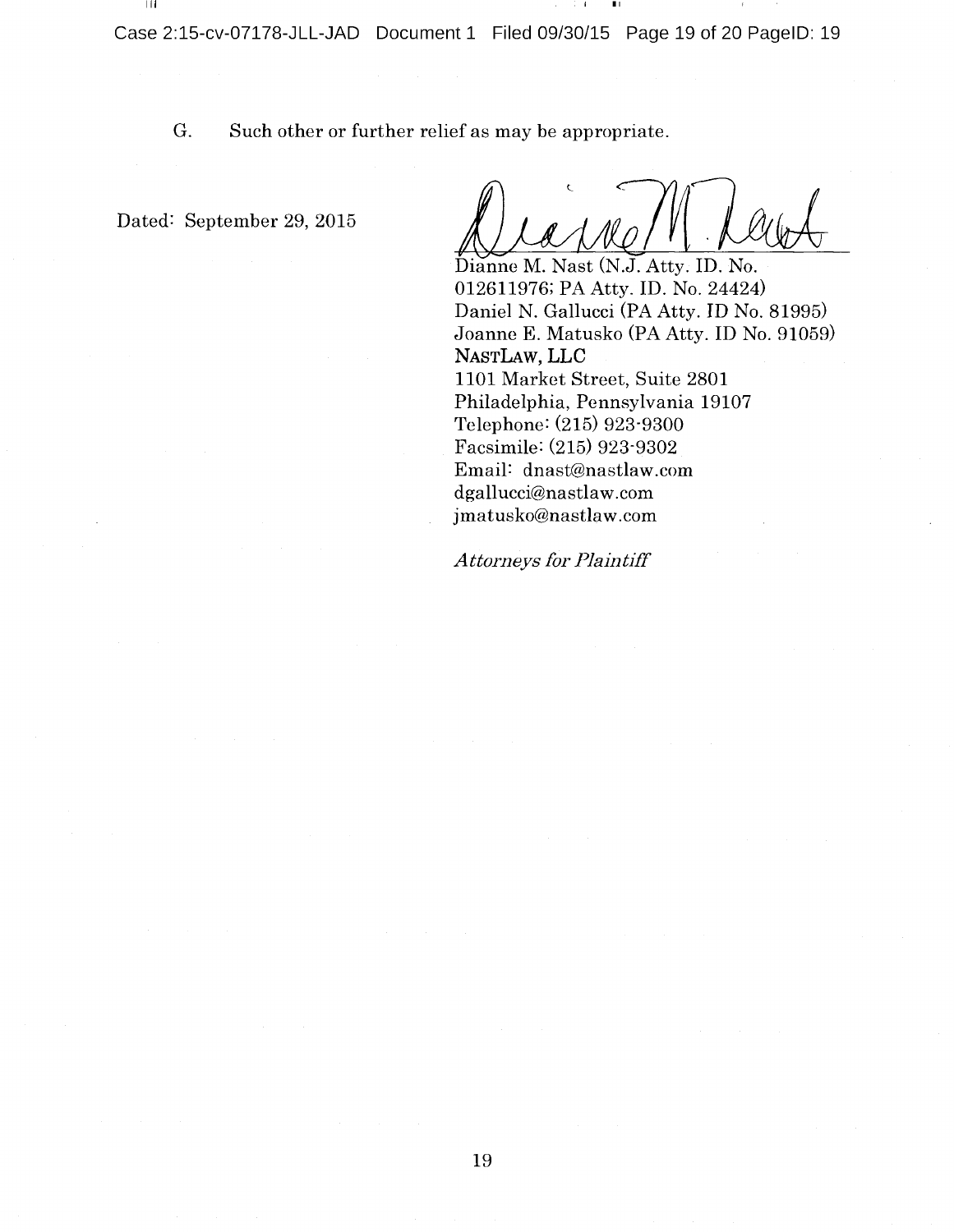Case 2:15-cv-07178-JLL-JAD Document 1 Filed 09/30/15 Page 20 of 20 PagelD: 20

## DEMAND FOR JURY TRIAL

The Plaintiff hereby demands <sup>a</sup> trial by jury on all counts and as to all issues.

Dated: September 29, 2015

- III

 $\overline{\mathscr{N}}$ 2

II

 $\perp$  i

Dianne M. Nast (N.J. Atty. ID. No. 012611976; PA Atty. ID. No. 24424) Daniel N. Gallucci (PA Atty. No. 81995) Joanne E. Matusko (PA Atty. No. 91059) NASTLAW, LLC 1101 Market Street, Suite 2801 Philadelphia, Pennsylvania 19107 Telephone: (215) 923-9300 Facsimile: (215) 923-9302 Email: dnast@nastlaw.com dgallucci@nastlaw.com jmatusko@nastlaw.com

Attorneys for Plaintiff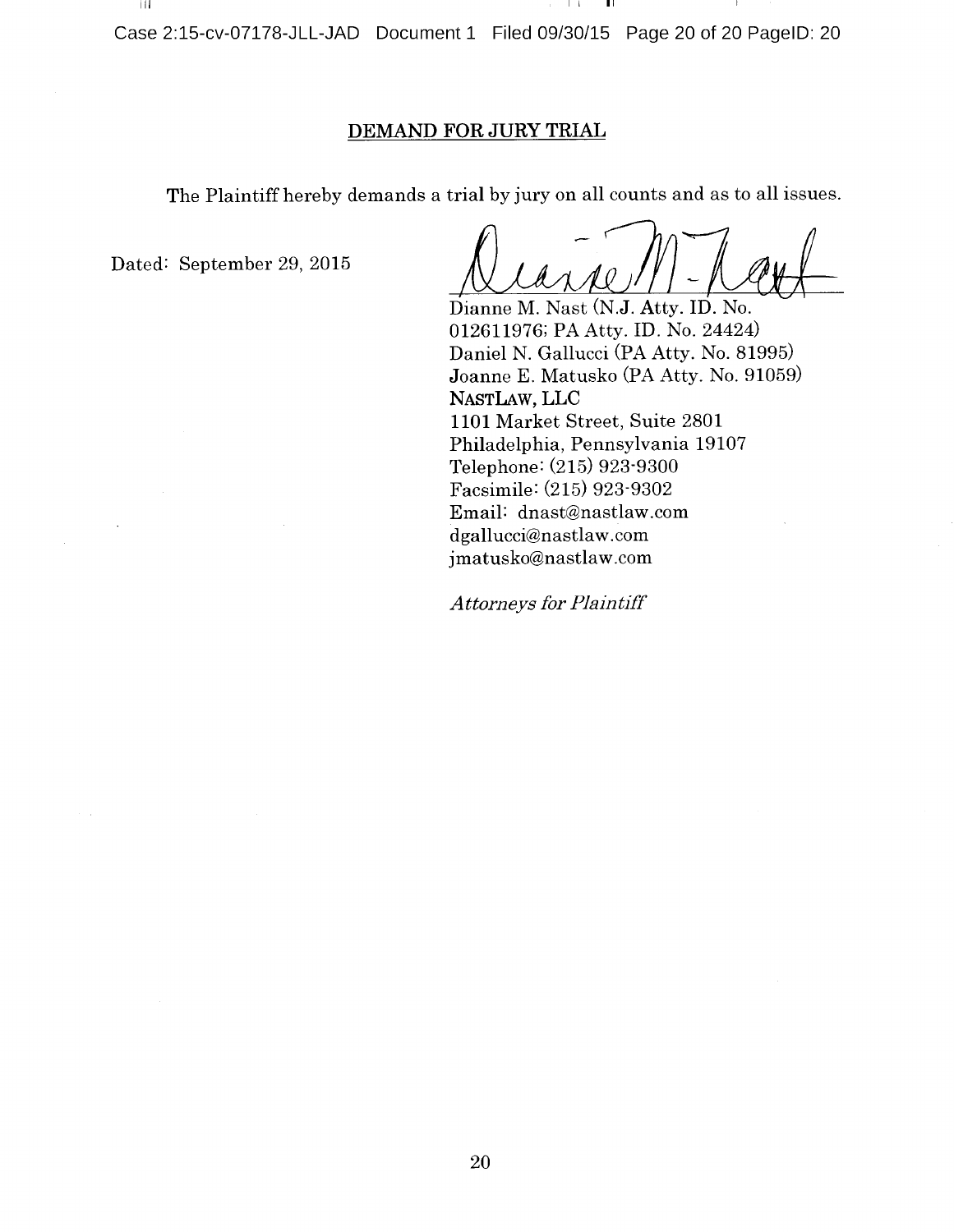III <sup>I</sup> <sup>i</sup> II



VIA HAND DELIVERY Clerk of Courts United States District Court District of New Jersey Martin Luther King Building & U.S. Courthouse 50 Walnut Street Newark, NJ 07101

> Re: Complaints for Filing-Underwood v. Volkswagen Group of America, Inc. Klahn v. Volkswagen Group of America, Inc.

To Whom It May Concern:

Please find enclosed two complaints and civil cover sheets for filing, and <sup>a</sup> check in the amount of \$800 for the associated complaint filing fee.

Thank you for your kind assistance. Please feel free to contact us at 215-923-9300 with any questions.

 $\rm Sineerely,$ r-  $\mathcal{U}$ 

Joanne E. Matusko

/jem

Enclosures